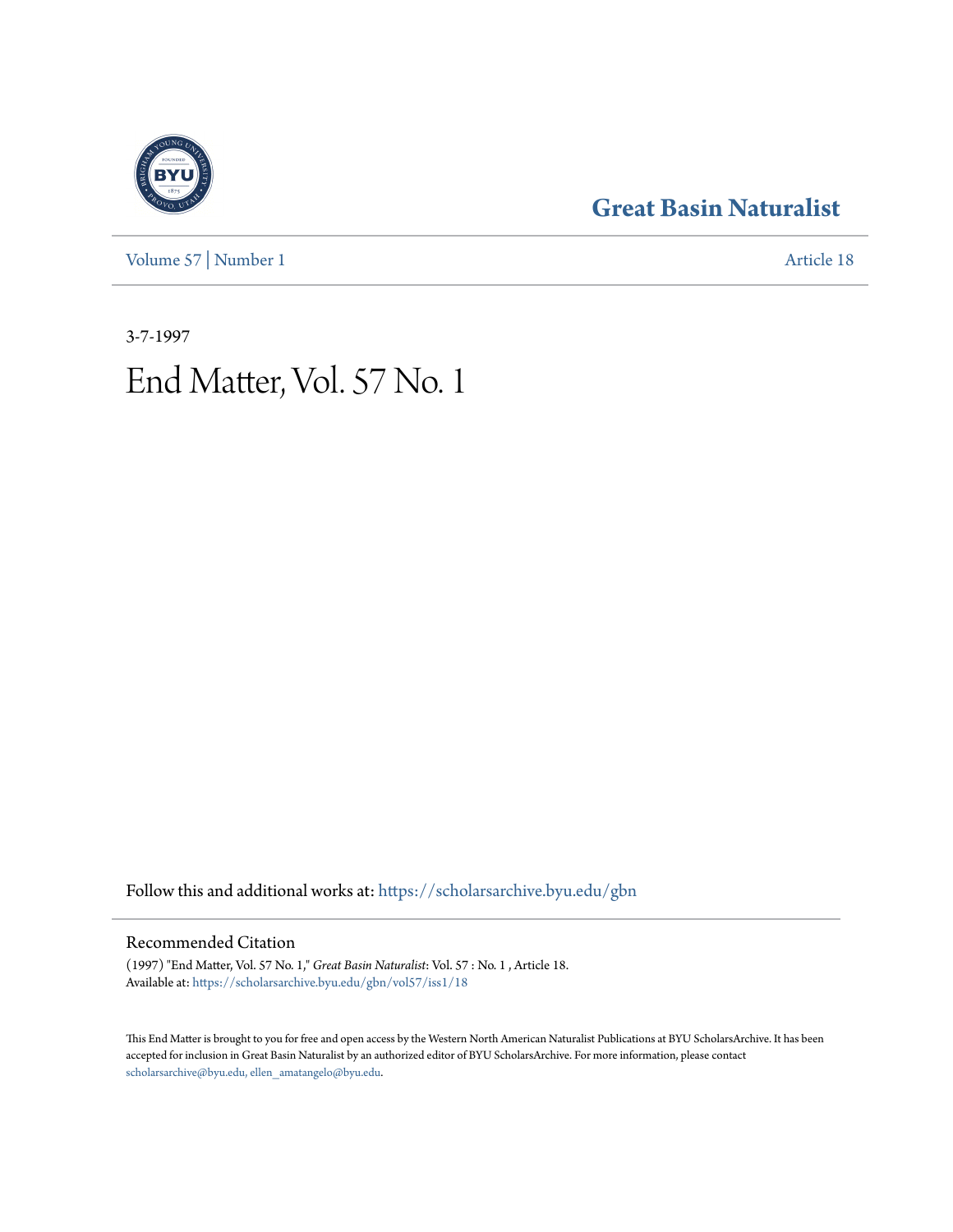### Natural Areas Association (NAA) 24th Annual Conference

## BRIDGING NATURAL AND SOCIAL LANDSCAPES 27-30 August 1997, Portland, Oregon

Bridging Natural and Social Landscapes



**Driginal Artwork Design by Margaret Herring** 

The 24th annual conference of the Natural Areas Association, "Bridging Natural and Social Landscapes," presents <sup>a</sup> challenge to find areas of common ground and to form linkages between the natural and cultural/ socioeconomic values of landscapes. The conference will reassess the role of natural areas in today's society and examine the role they may play in the future. Natural areas include Research Natural Areas, nature preserves, parks, wilderness areas, and other lands managed largely or primarily for their natural values.

International, national, and regional leaders in natural area management will speak on the latest research and technical information in the field. This conference will provide new and useful information to land managers, research scientists, resource and stewardship specialists, volunteers, and others interested in natural area and biodiversity management.

Co-hosted by the Exotic Pest Plant Councils of the Pacific Northwest, California, Florida, and Tennessee, the conference will include symposia, contributed papers and poster sessions, field trips, social events, and business meetings.

Some possibilities for field trips include the following:

- Willamette Valley prairies and woodlands
- Mt. St. Helen's National Volcanic Monument
- Cascade Head and Salmon River on the Oregon coast
- "Old growth" Cascade forests
- Alpine slopes of Mt. Hood

#### For information:

Natural Areas Association ATTN: 1997 Conference Information PO Box 23712 Tigard, OR 97281-3712

or

Kathleen Bergquist, Conference Coordinator Phone 503-579-2920, FAX 503-579-0468, e-mail kbconnor@ix.netcom.com.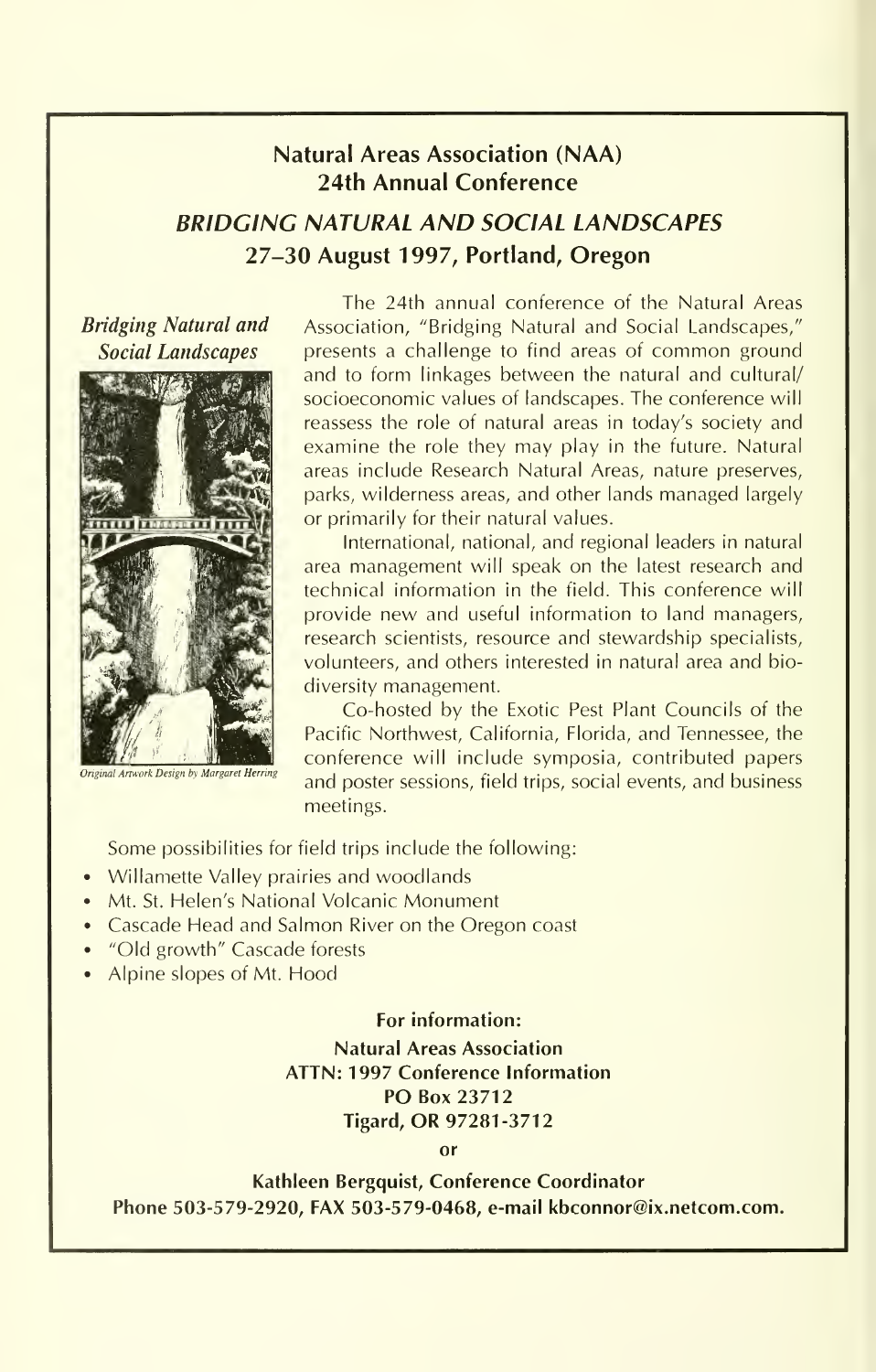#### INFORMATION FOR AUTHORS

The *Great Basin Naturalist* welcomes previously unpublished manuscripts pertaining to the biologi cal natural history of western North America. Preference will be given to concise manuscripts of up to 12,000 words. Simple species lists are dis couraged.

SUBMIT MANUSCRIPTS to Richard W. Baumann, Editor, Great Basin Naturalist, 290 MLBM, PO Box 20200, Brigham Young University, Provo, UT 84602-0200. An accompanying cover letter must include phone number(s) of the author submitting the manuscript, and FAX number and E-mail address when applicable; the letter must also provide infomiation describing the extent to which data, text, or illustrations have been used in other papers or books that are published, in press, submitted, or soon to be submitted elsewhere. Authors should adhere to the following guidelines; manuscripts not so prepared max be retiuned for revision.

MANUSCRIPT PREPARATION. In general, the Great Basin Naturalist follows recommendations in Scientific Style and Format: The CBE Manual for Authors, Editors, and Publishers, 6th edition (Council of Biology Editors, Inc., 11 South LaSalle Street, Suite 1400, Chicago, IL 60603, USA; PHONE 312-201-0101; FAX 312-201-0214). We do, however, differ in our treatment of entries in Literature Cited. Authors may consult Vol. 51, No. 2 of this journal for specific instructions on format; these instructions, GUIDELINES FOR MANUSCRIPTS SUBMITTED TO THE Great Basin Naturalist, are printed at the back of the issue. Also, check the most recent issue of the Great Basin Naturalist for changes.

TYPE AND DOUBLE SPACE all materials, including literature cited, table headings, and figure legends. Avoid hyphenated words at the right-hand margins. Underline words to be printed in italics. Use stan dard bond  $(22\times28$  cm), leaving 2.5-cm margins on all sides.

SUBMIT 3 COPIES of the manuscript (5 copies of fish manuscripts) and the original on a 5.25- or 3.5 inch disk utilizing WordPerfect 5.1 or above. Number all pages and assemble each copy separately: title page, abstract and key words, text, acknowledgments, literature cited, appendices, tables, figure legends, figures.

TITLE PAGE includes an informative title no longer than 15 words, names and addresses of authors, a running head of fewer than 40 letters and spaces, footnotes to indicate change of address and author to whom correspondence should be addressed if other than the first author.

ABSTRACT states the purpose, methods, results, and conclusions of the research. It is followed by 6-12 key words, listed in order of decreasing importance, to be used for indexing.

TEXT has centered main headings printed in all capital letters; second-level headings are centered in upper- and lowercase letters; third-level headings begin paragraphs.

VOUCHER SPECIMENS. Authors are encouraged to designate, properly prepare, label, and deposit high-quality voucher specimens and cultures docu menting their research in an established permanent collection, and to cite the repository in publication.

REFERENCES IN THE TEXT are cited by author and date; e.g., Martin (1989) or (Martin 1989). Multiple citations should be separated by commas and listed in chronological order. Use "et al." after name of first author for citations having more than two authors.

ACKNOWLEDGMENTS, under a centered main heading, include special publication numbers when appropriate.

LITERATURE CITED, also under a centered main heading, lists references alphabetically in the fol lowing formats:

- Mack, G. D., and L. D. Flake. 1980. Habitat rela tionships of waterfowl broods on South Dakota stock ponds. Journal of Wildlife Management 44: 695-700.
- Sousa, W <sup>P</sup> 1985. Disturbance and patch dynamics on rocky intertidal shores. Pages 101-124 in S. T. A. Pickett and P S. White, eds., The ecolo gy of natural disturbance and patch dynamics. Academic Press, New York.
- Coulson, R. N., and J. A. Witter. 1984. Forest entomology: ecology and management. John Wiley and Sons, Inc., New York. 669 pp.

TABLES are double spaced on separate sheets and designed to fit the width of either a single column or a page. Use lowercase letters to indicate foot notes.

PHOTOCOPIES OF FIGURES are submitted initially with the manuscript; editors may suggest changes. Lettering on figures should be large enough to withstand reduction to one- or two-column width. Originals must be no larger than  $22\times28$  cm.

NOTES. If the manuscript would be more appropriate as a short communication or note, follow the above instructions but do not include an abstract.

A CHARGE of \$50 per page is made for articles published; the rate for individual subscribers will be \$35 per page. However, manuscripts with complex tables and/or numerous half-tones will be assessed an additional charge. Reprints may be pur chased at the time of publication (an order form is sent with the proofs).

#### FINAL CHECK:

- Cover letter explaining any duplication of information and providing phone number(s), FAX number, and E-mail address
- 3 copies of the manuscript and WordPerfect diskette
- Conformity with instructions
- Photocopies of illustrations